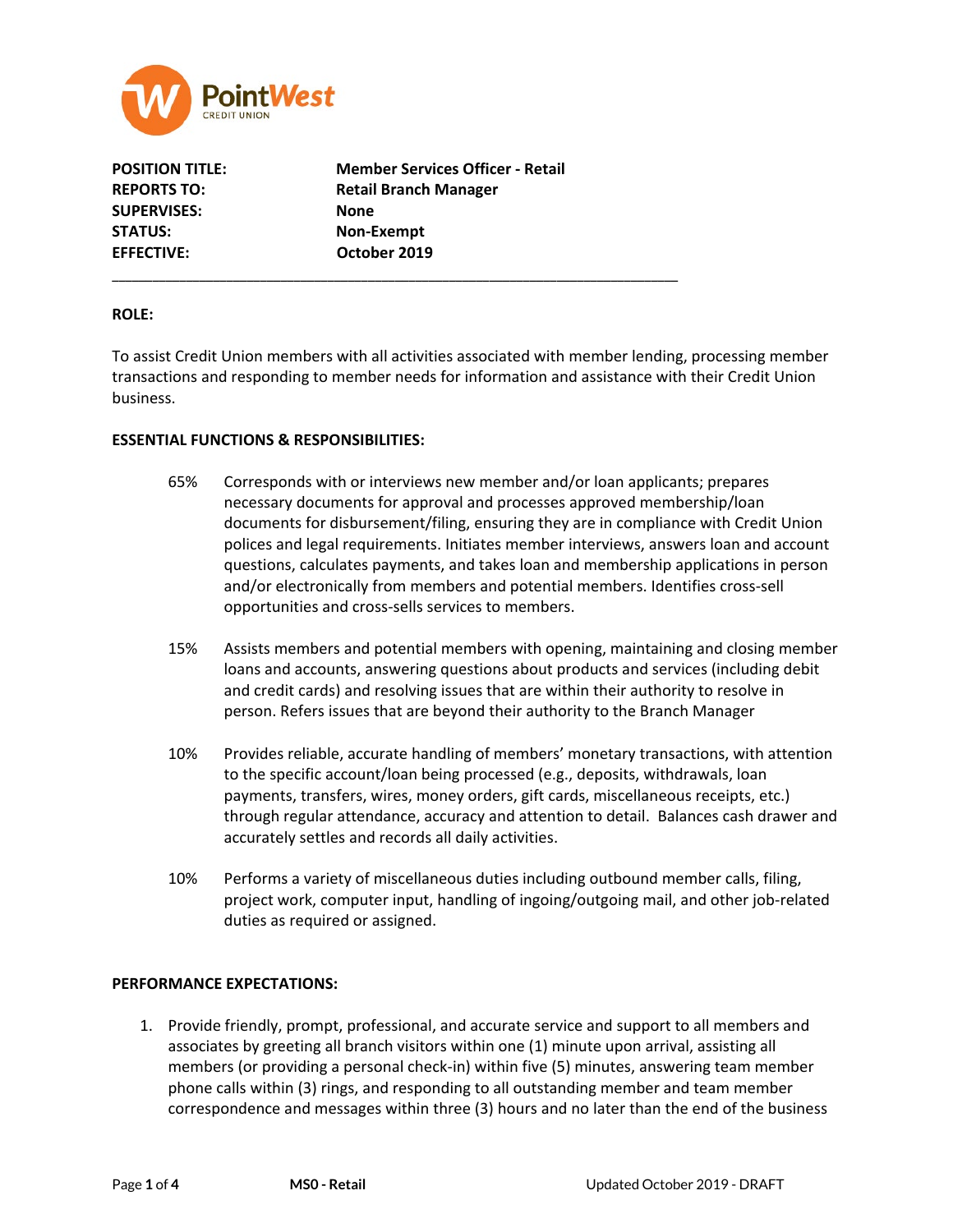

day.

- 2. Troubleshoot and resolve member and internal inquiries in a timely, friendly and accurate manner.
- 3. Accurately post and appropriately document transactions, having minimal unresolved posting errors.
- 4. Develop and maintain knowledge of all relevant Credit Union policies, procedures and guidelines to ensure compliance with all applicable regulations, including current lending policies and procedures.
- 5. Deliver loan decisions to members the same business day whenever possible and no later than within one (1) business day of receipt of a complete application.
- 6. Cross sell loan protection insurance on at least 25% of all eligible loans.
- 7. Ensure all paperwork related to new/current member accounts and/or member loans is processed and completed in compliance with relevant regulations and with minimal unresolved errors.
- 8. Meet or exceed assigned loan volumes goals to maximize member financial wellness and assist the Credit Union in achieving its required operational projections.
- 9. Successfully recommend a new product or service to 25% of all members interacted with daily.

# **KNOWLEDGE & SKILLS:**

Experience: Five (5) years of similar or related experience.

Education: A two (2) year college degree or equivalent experience.

Interpersonal Skills: A significant level of trust and diplomacy is required, in addition to normal courtesy and tact. Work involves extensive personal contact with others and/or is usually of a personal or sensitive nature. Work may involve motivating or influencing others. Outside contacts become important and fostering sound relationships with other entities (companies and/or individuals) becomes necessary.

Other Skills: Able to operate a ten-key calculator, typewriter, and computer keyboard.

Managerial Responsibility: Has no supervisory/managerial responsibilities.

# **PROBLEM SOLVING:**

Independent Judgement: Diversified procedures, specialized job standards, and specific policies limit the latitude permitted for independent judgment. Work requires analytical ability, judgment, and ingenuity. There is a moderate amount of discretion available in the job. Decision-making occurs but normally reviewed and approved prior to action.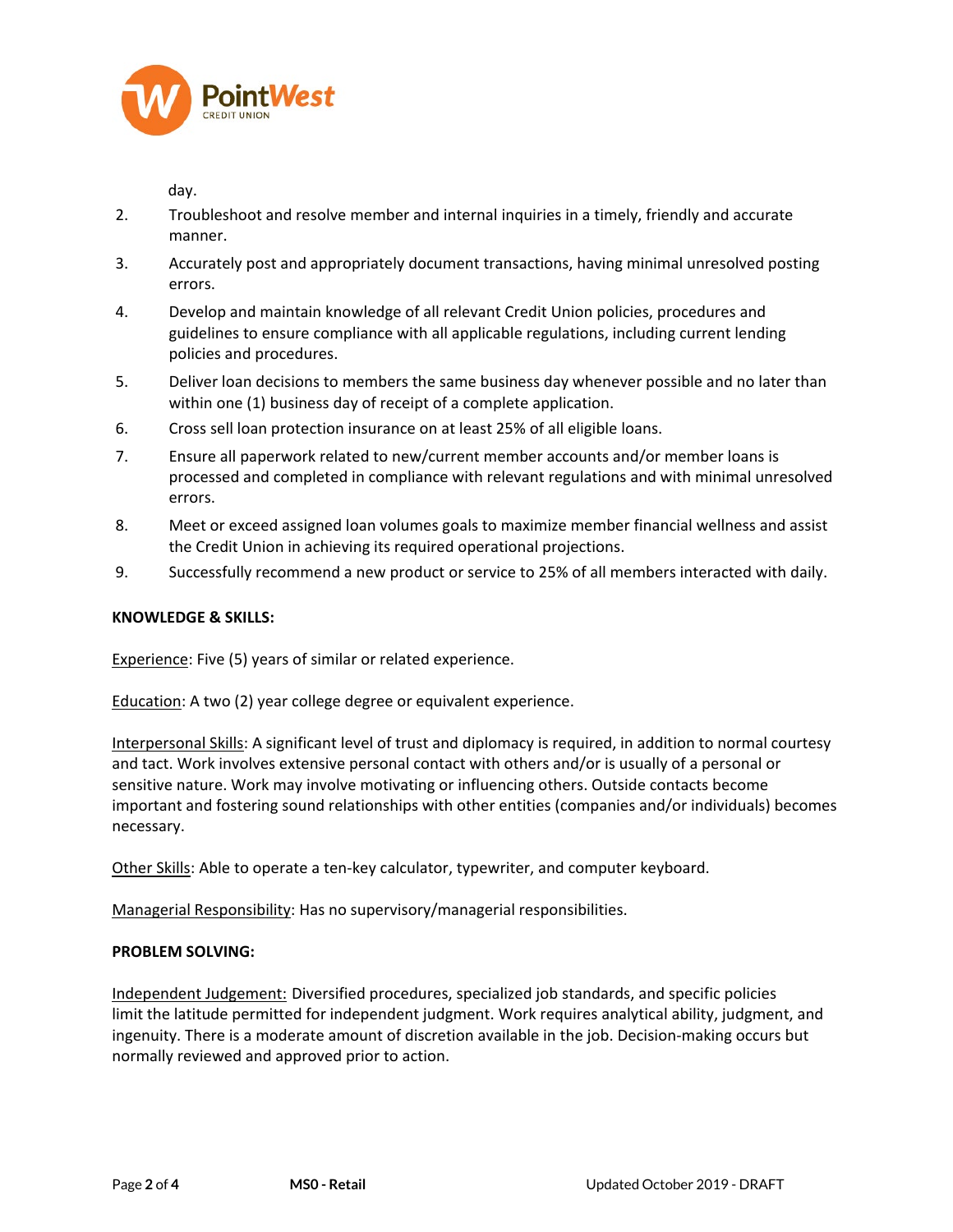

Mental Process: Problems encountered are somewhat complex, requiring analysis of data; weighing the outcomes of a decision. Problems are generally similar in nature, with previous precedent to draw upon.

# **ACCOUNTABILITY:**

Organizational Impact: Has little or no noticeable authority to make decisions that could impact overall organizational goals and/or objectives. The impact would generally have an effect on the service or product which an individual member would receive. Does not have budgetary responsibilities and is not authorized to make decisions that would commit or jeopardize company assets.

Organizational Restraint: Limited supervision and inspection of work. Errors can be difficult to detect and resolve and/or the consequences of potential errors can be of significance.

### **PHYSICAL/MENTAL DEMANDS:**

(Physical demands)

- **EXECONTERGHTM** Continuous sitting for extended period when performing duties.
- **•** Occasional standing and walking.
- **•** Occasional lifting up to 35 lbs. (office supplies).
- Occasional bending, squatting, or reaching at ground level.
- **Frequent use of hands in repetitive tasks such as simple grasping, twisting/turning of wrists;** finger dexterity.
- **Continuous speaking and hearing for interaction with staff, members, and outside contacts.**
- **EXECO** Continuous ability to see close and at a distance.

(Mental demands)

- **Continuous interaction with others, repetitive work, attention to detail, ability to solve complex** problems, alertness, precision, concentration, accuracy, thoroughness, and memory demands.
- Occasional fast-paced work
- **Figuent deadlines, flexibility, performing basic and complex numeric calculations, writing,** reading, comparing, analyzing, judgment, reasoning, patience and negotiating.

### **WORKING CONDITIONS:**

- **Continuous operation of office equipment.**
- Normal 40-hour workweek, with occasional overtime (when approved by a manager).
- Exposed to a potentially hazardous condition, i.e. robbery. Receives detailed instructions and procedures to be followed to minimize the risk.

The physical/mental demands and work environment characteristics described above are representative of those that must be met by an employee to successfully perform the essential functions of this job. Reasonable accommodations may be made to enable individuals with disabilities to perform the essential functions.